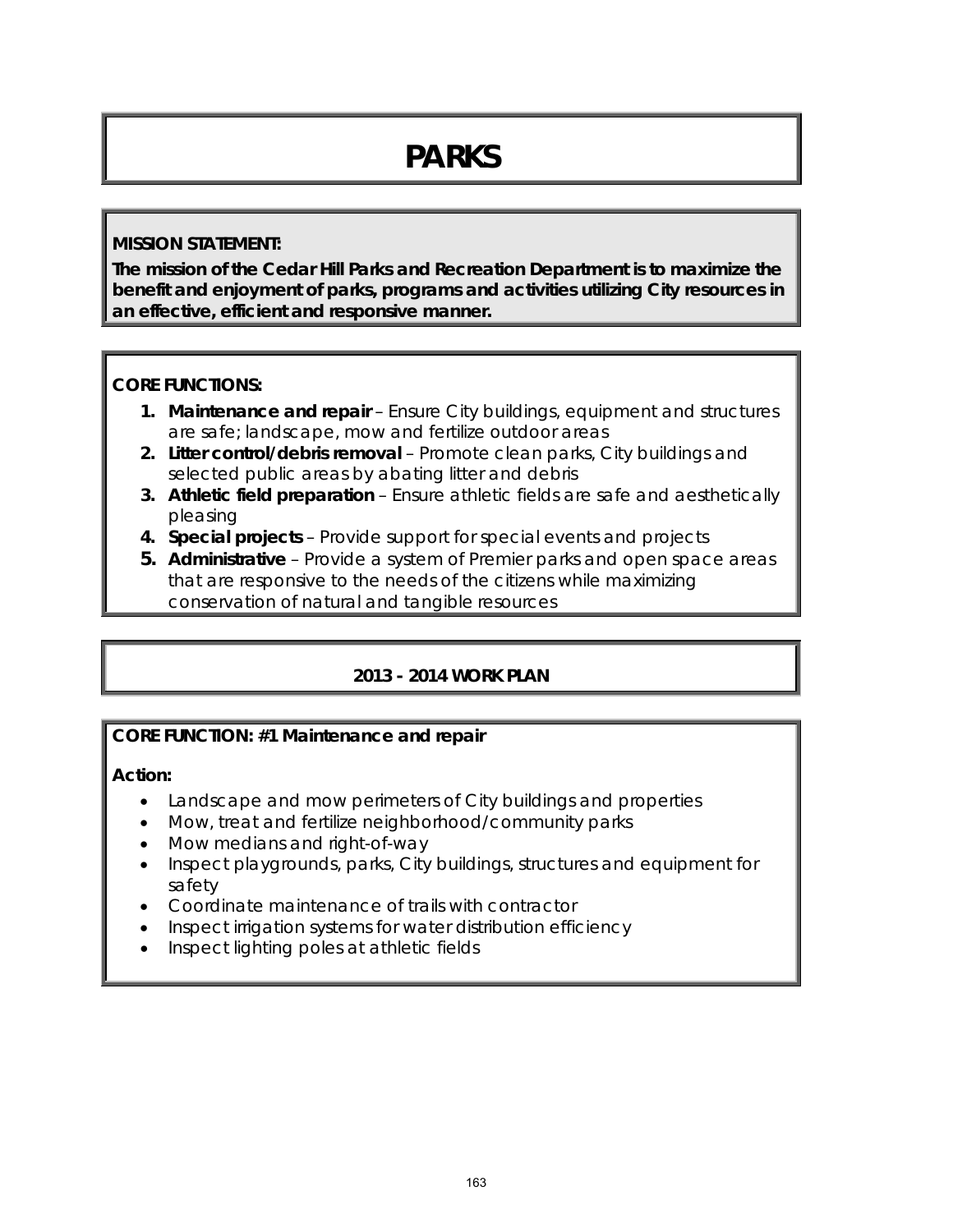## **CORE FUNCTION: #1 Maintenance and repair. . . .continued**

### **Activity Measurement:**

- Mow 16 neighborhood parks, seven community parks, four green-belt (flood plain) areas and four special-use parks weekly for nine months (677 acres)
- Mow high profile medians and right-of-way bi-weekly for nine months (140 acres)
- Mow wildflower areas bi-weekly (after July 15 each year) for three months (55 acres)
- Mow City properties (Library, Victim Services, Animal Shelter, Public Works, Government Center and Code Enforcement buildings) weekly for nine months (52 acres)
- Inspect trails weekly to ensure contract maintenance is properly performed on four miles of trail (Red Oak Creek Trail and Pleasant Run Road Trail)
- Treat and fertilize 15 neighborhood parks, seven community parks and four special-use parks seven times a year (165.25 irrigated acres)
- Treat and fertilize common areas of Beltline Road, Parkerville Road, Joe Wilson Road, Pleasant Run Road, Uptown Boulevard and FM 1382 quarterly
- Plant seasonal flower beds (Government Center, Joe Wilson Road, Tri- City Animal Shelter and Zula B. Wylie Library) twice a year; detail and remove weeds biweekly
- Detail and perform weed management of ornamental beds at Parks (Recreation Center, Valley Ridge Park, Community Center Park, Kingswood Park, Longhorn Park, and Pioneer Park) biweekly
- Detail and perform weed management of ornamental beds along medians and Rights-of-Way (Pleasant Run Road, Joe Wilson Road, Uptown Boulevard, North Cedar Hill Road, Beltline Road, Broad Street and South Clark Road) biweekly
- Inspect 24 playgrounds weekly
- Complete playground Inspection Reports monthly
- Inspect 31 parks weekly
- Inspect irrigation systems at 24 parks, four streets with medians and eight buildings monthly
- Inspect 16 park buildings and 11 City buildings weekly
- Inspect 86 lighting poles at athletic fields monthly

#### **Meets City Council's Premier Statement:**

Cedar Hill has Excellent, Safe and Efficient Infrastructure. Cedar Hill is Clean. Cedar Hill has Vibrant Parks and Natural Beauty.

Cedar Hill has Distinctive Character.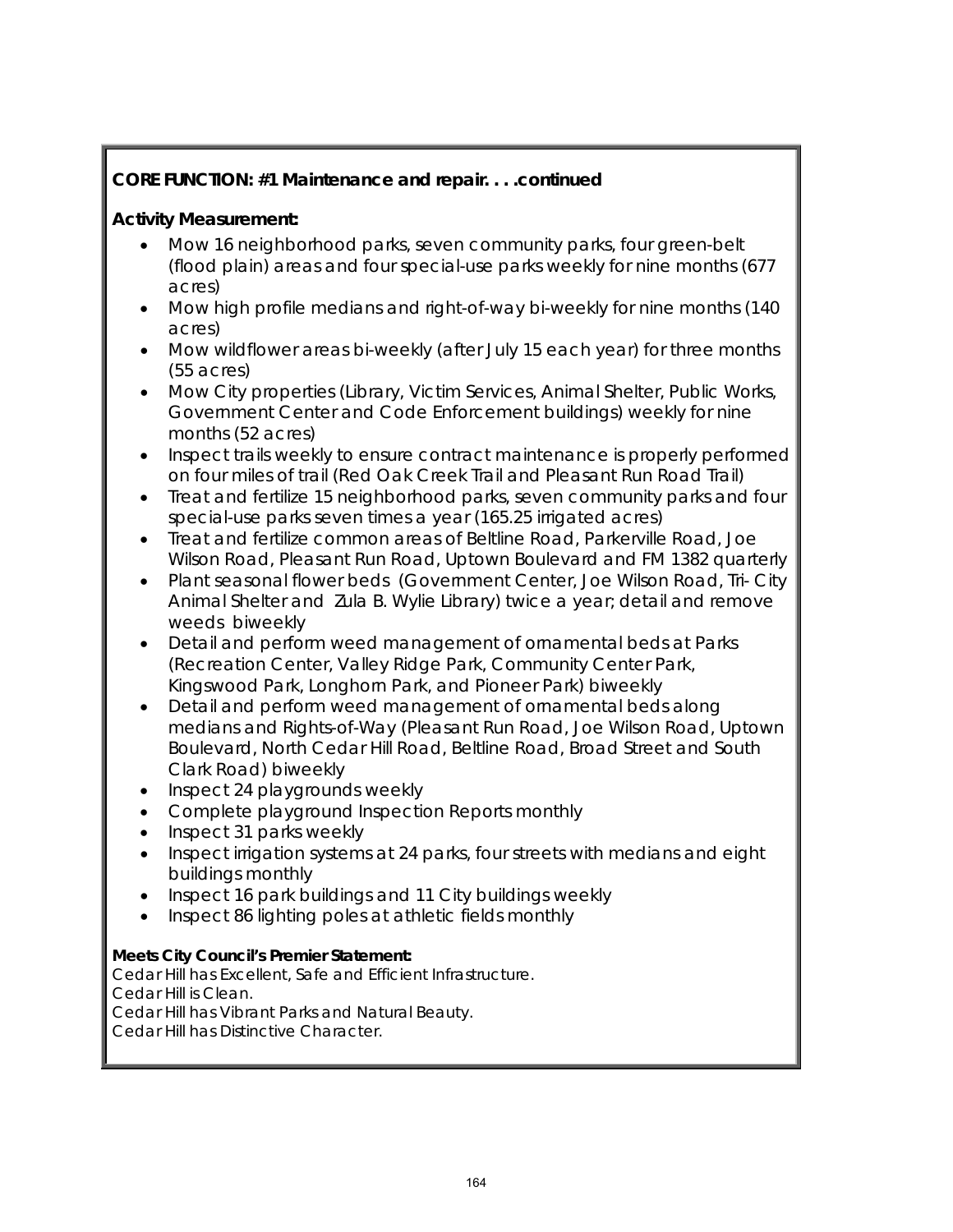### **CORE FUNCTION: #2 Litter control/debris removal**

#### **Action:**

- Remove litter from areas around buildings and parks
- Remove litter and debris from medians and right-of-way
- Clear roadways of damaged or dead trees and limbs
- Remove graffiti from park structures
- Coordinate various events and opportunities with Keep Cedar Hill Beautiful

#### **Activity Measurement:**

- Remove litter from parks daily (677 acres)
- Remove litter from buildings daily (52 acres)
- Remove litter from medians and rights-of-way weekly (195 acres)
- Respond to citizens' and department's requests for removal of debris from roadways within 24 hours
- Remove graffiti from park structures within 24 hours of notification
- Provide support to two Keep Cedar Hill Beautiful events annually

#### **Meets City Council's Premier Statements:**

Cedar Hill has Excellent, Safe and Efficient Infrastructure. Cedar Hill is Clean. Cedar Hill has Vibrant Parks and Natural Beauty. Cedar Hill has Distinctive Character.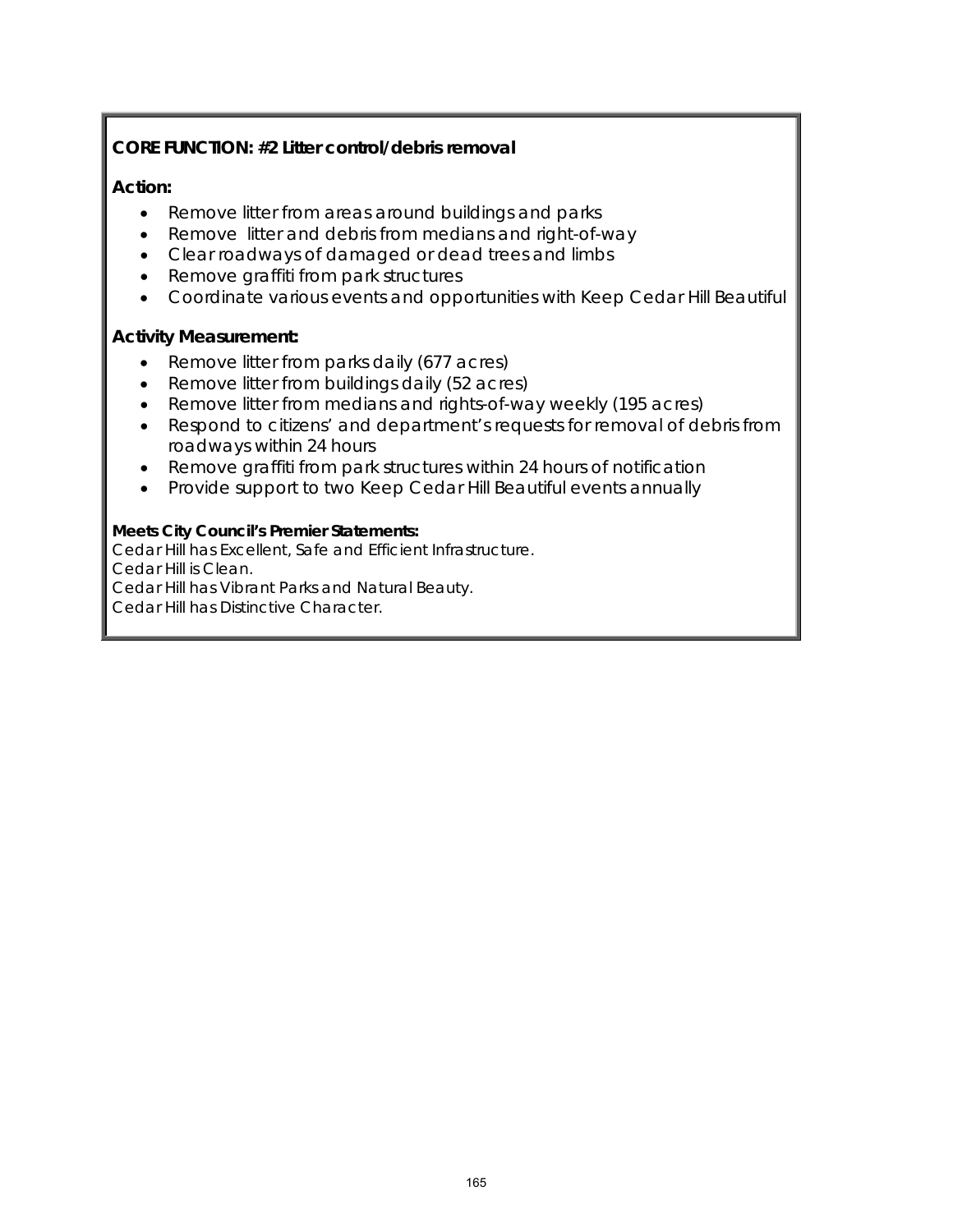## **CORE FUNCTION: #3 Athletic field preparation**

## **Action:**

- Ensure athletic fields are safe and aesthetically pleasing
- Inspect, maintain and mow athletic fields

## **Activity Measurement:**

- Drag and mark 23 baseball/softball fields prior to each series of games
- Mark three football and 16 soccer fields prior to each series of games
- Ensure home plates, pitching mounds and bases are properly anchored and located at specified distances prior to each series of games
- Mow seven athletic field areas two times per week (70 acres)
- Seed athletic field areas every fall (10 acres)
- Conduct daily inspection of three football fields, 18 soccer fields and 23 baseball/softball fields during each season

#### **Meets City Council's Premier Statement:**

Cedar Hill has Excellent, Safe and Efficient Infrastructure.

Cedar Hill is Clean.

Cedar Hill has Vibrant Parks and Natural Beauty.

Cedar Hill has Distinctive Character.

## **CORE FUNCTION: #4 Special projects**

#### **Action:**

- Offer support for special events
- Provide support for projects

#### **Activity Measurement:**

• Provide support for more than 65 special events, including those offered by: Zula B. Wylie Public Library, Neighborhood Services, Recreation Center, Valley Ridge, Country Day on the Hill, Lions Club, Tri-City Animal Shelter, Public Safety, Rotary Club, Walk to Defeat ALS (amyotrophic lateral sclerosis) Professional Disc Golf Association events, and sports tournaments

#### **Meets City Council's Premier Statements:**

Cedar Hill has Vibrant Parks and Natural Beauty. Cedar Hill is Clean. Cedar Hill has Distinctive Character.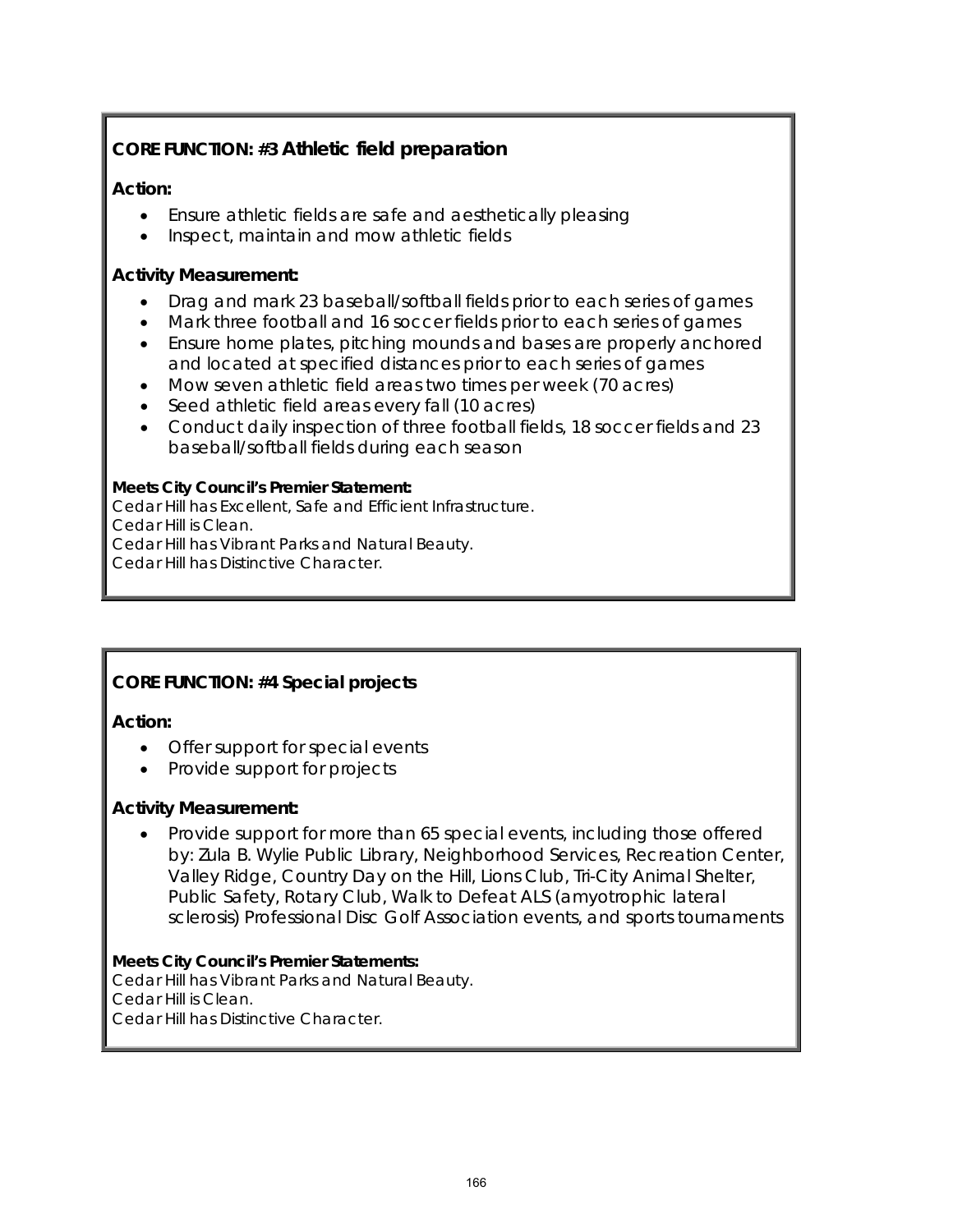## **CORE FUNCTION: #5 Administration**

### **Action:**

- Update the Parks Capital Improvement Program (CIP) annually
- Develop, implement and supervise Community Development Corporation projects
- Monitors grant availability for projects that would assist in meeting Parks, Recreation, Trails and Open Space Visioning Master Plan goals; the Transit Oriented Development Plan goals; and other pertinent public works and planning goals
- Consider the special needs of youth, adults and the senior population elderly when providing recreational facilities and programs during the planning stage of each program and project
- Manage a park classification system establishing minimum development criteria and maintenance requirements Implement programs that promote Cedar Hill as the playground of the metroplex
- Design, bid and construct funded projects as outlined in the Park CIP

## **Activity Measurement:**

- Review projects included in the existing Parks, Recreation, Trails and Open Space Visioning Master Plan annually and rank remaining projects in order of priority for future 5-year development
- Review development plans for projects that would benefit the community annually
- Research grant availability annually and apply accordingly
- Ensure that ADA compliance is received on all facilities within one year of project completion
- Review all areas, maintained by parks personnel to determine the appropriate classification, service requirements and associated maintenance cost annually
- Seek partnerships annually with the Audubon Society, the Texas Parks and Wildlife Department, Dallas County, Northwood University, and other special interest groups to identify and initiate programs that promote use of local nature preserves, County properties and the State Park
- Provide annual progress reports associated with grant funded projects Red Oak Trail

#### **Meets City Council's Premier Statements:**

Cedar Hill has Excellent, Safe and Efficient Infrastructure. Cedar Hill has Vibrant Parks and Natural Beauty. Cedar Hill has Distinctive Character.